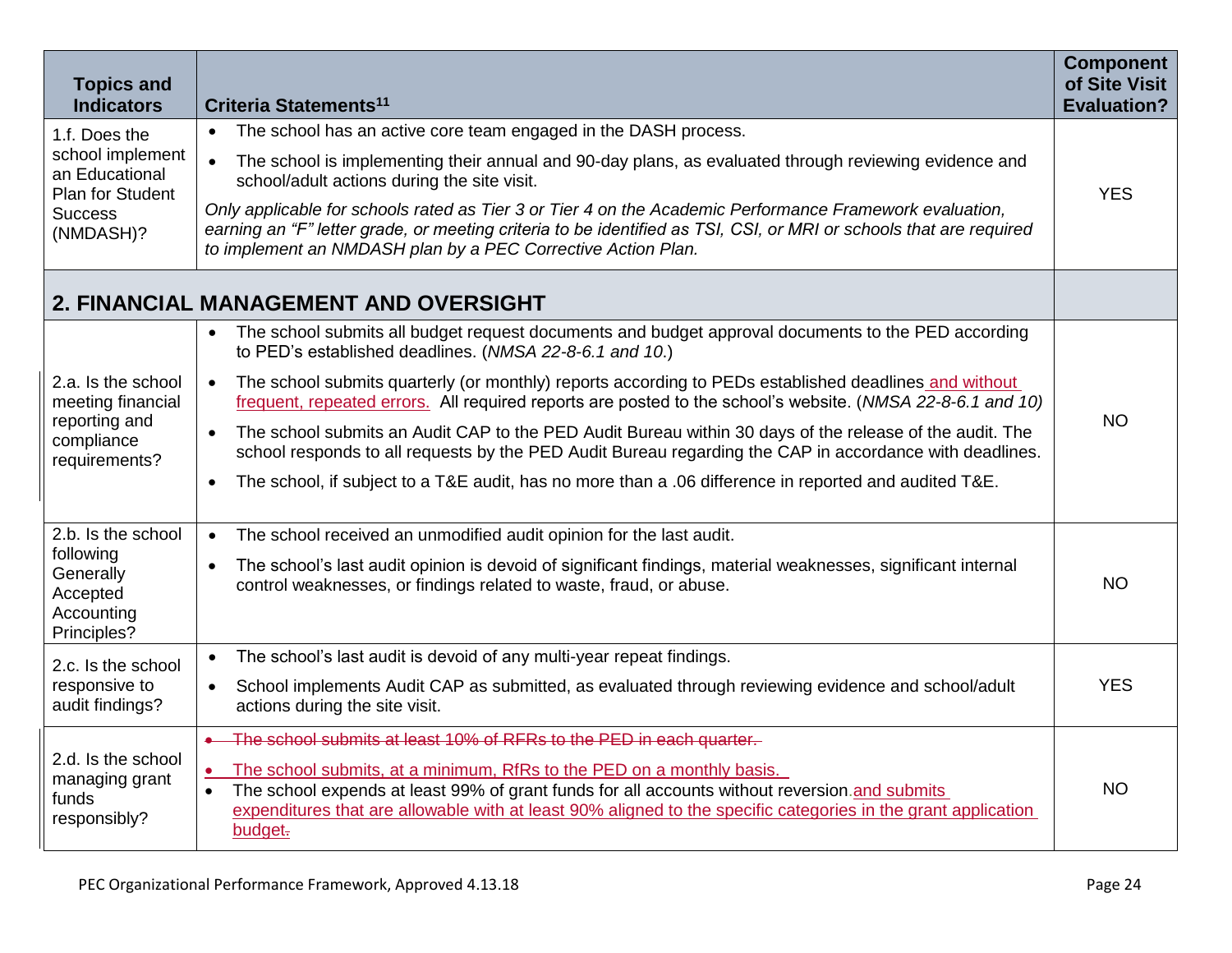| <b>Topics and</b><br><b>Indicators</b>                                                                     | Criteria Statements <sup>11</sup>                                                                                                                                                                                                                                                                                                                                    | <b>Component</b><br>of Site Visit<br><b>Evaluation?</b> |  |  |  |
|------------------------------------------------------------------------------------------------------------|----------------------------------------------------------------------------------------------------------------------------------------------------------------------------------------------------------------------------------------------------------------------------------------------------------------------------------------------------------------------|---------------------------------------------------------|--|--|--|
| 2.e. Is the school<br>adequately<br>staffed to ensure<br>proper fiscal<br>management?                      | The school has a licensed business manager at all times during the school year; and demonstrates<br>$\bullet$<br>stability in this position (no more than 1 change within a year).<br>The school has a certified State Procurement Officer and all changes are reported to the State Purchasing<br>$\bullet$<br>Agent in accordance with deadlines. (NMSA 13-1-95.2) | <b>NO</b>                                               |  |  |  |
|                                                                                                            | The governing council's audit committee and finance subcommittee are properly constituted and meet as<br>$\bullet$<br>required. (NMSA 22-8-12.3)                                                                                                                                                                                                                     |                                                         |  |  |  |
| 2.f. Is the school<br>meeting their<br>obligations timely<br>and with<br>appropriate<br>internal controls? | Bills, invoices, or other liabilities are paid in a timely fashion and the accounts payable transaction cycle<br>meets standards for internal controls                                                                                                                                                                                                               |                                                         |  |  |  |
| <b>3. GOVERNANCE AND REPORTING</b>                                                                         |                                                                                                                                                                                                                                                                                                                                                                      |                                                         |  |  |  |
|                                                                                                            | The governing body meets membership requirements: NMSA 22-8B-4; PEC policy                                                                                                                                                                                                                                                                                           |                                                         |  |  |  |
| 3.a. Is the school<br>complying with<br>governance<br>requirements?                                        | Maintains at least 5 members                                                                                                                                                                                                                                                                                                                                         |                                                         |  |  |  |
|                                                                                                            | Complies with governance change policy                                                                                                                                                                                                                                                                                                                               | <b>NO</b>                                               |  |  |  |
|                                                                                                            | Notifies PEC of board membership changes within 30 days, with complete documentation, and<br>$\overline{a}$                                                                                                                                                                                                                                                          |                                                         |  |  |  |
|                                                                                                            | Fills all vacancies within 45 days, or 75 days, if extension is requested by school.                                                                                                                                                                                                                                                                                 |                                                         |  |  |  |
|                                                                                                            | All members of the governing body complete all training requirements in accordance with established<br>$\bullet$<br>deadlines. (NMAC 6.80.5.8 and 9)                                                                                                                                                                                                                 |                                                         |  |  |  |
|                                                                                                            | The school's governing council independently oversees the school's finances according to law                                                                                                                                                                                                                                                                         |                                                         |  |  |  |
|                                                                                                            | Governing council policies and procedures, minutes or other documents ensure that required financial<br>$\bullet$<br>reports are being presented to the governing council on a monthly basis                                                                                                                                                                         |                                                         |  |  |  |
|                                                                                                            | The governing council demonstrates in board meetings that it is analyzing the financial position of the<br>$\bullet$                                                                                                                                                                                                                                                 |                                                         |  |  |  |
|                                                                                                            | school                                                                                                                                                                                                                                                                                                                                                               |                                                         |  |  |  |
|                                                                                                            | The charter school maintains a Board of Finance or has the capabilities to have a Board of Finance, and<br>maintained the Board of Finance during the contract term                                                                                                                                                                                                  |                                                         |  |  |  |
|                                                                                                            | The governing body has not received any OMA complaints (by the AG's office) that were evaluated and<br>found to be verified complaints of OMA violations. (NMSA 10-15-1 and 3)                                                                                                                                                                                       |                                                         |  |  |  |